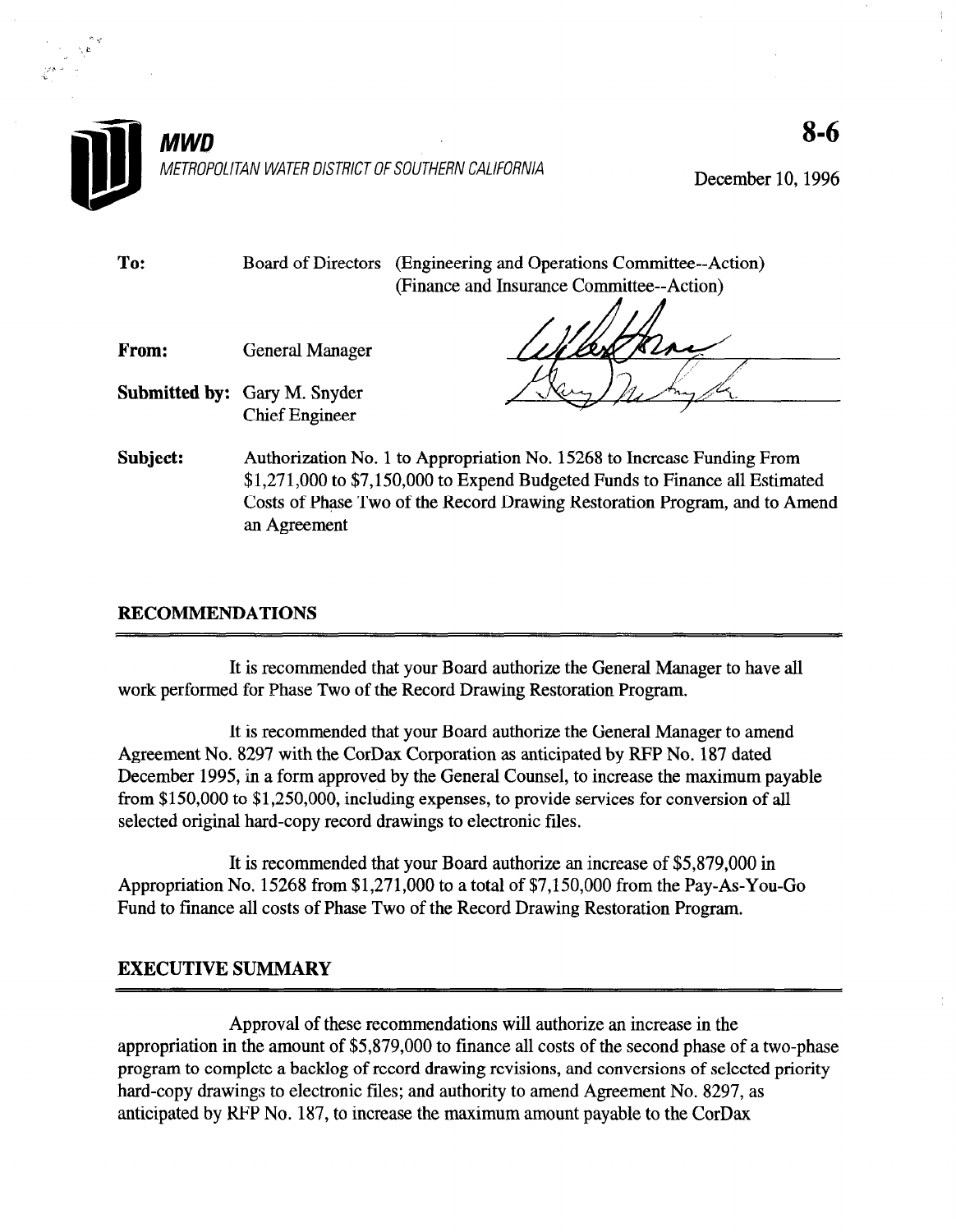## Board of Directors -2- December 10, 1996

Corporation from \$150,000 to \$1,250,000, including expenses, to provide services for the conversion of engineering drawings to electronic media format. This project was initiated under a separately approved pilot phase to quantify the work to be done, determine the most efficient means to accomplish the work, and to complete sufficient production to validate the program before requesting approval for full project funding. This initial phase has been successfully completed and included 1130 drawing revisions and conversion of 20,000 drawings to electronic files. The first phase also provided accurate cost and production rate information to establish the final project budget and schedule. The final phase will include updating all selected record drawings by Metropolitan, and converting selected priority hard-copy drawings to electronic files by a vendor. The total estimated program cost is \$7,150,000. Completion of the project is scheduled for late 1999.

## **BRIEF DESCRIPTION**

In May 1995, your Board authorized Appropriation 15268 (formerly Appropriation No, 708), in the amount of \$1,271,000, to finance the cost of Phase One of a twophase Drawing Restoration Program (DRP). The program was designed to be completed in two phases because of lack of quantifiable information on the number of drawings, the extent of the revisions that had to be made, and the best process, including computer applications, that would be needed to complete the work in the most efficient manner. As a result of completing Phase One, a complete inventory of all drawings requiring revisions and conversion from hard-copy to electronic files has been made. This involved combing through Engineering Division's central files and Operations Division's files at remote sites to gather information that should be documented on the record drawings. As part of the pilot work, several alternative computer applications and processes were used to determine the most efficient means of transferring information from marked-up drawings which represent changes made to facilities during and after construction, and electronically converting (scanning) that information into record drawing electronic files. Hard-copy record drawings not requiring revisions were also included in the scanning process so that electronic files for each facility would be complete.

As a result of Phase One, staff now has an accurate inventory of the specific drawings that require revisions, the total number of selected drawings requiring scanning, and the most effective means of completing the work at the least cost. This work will be completed using a melded team of Metropolitan employees, who provide oversight and review; temporary employees; and an outside vendor to provide the bulk of electronic drafting and scanning services.

Completion of the DRP will provide Metropolitan with accurate up-to-date electronic files of drawings which are compatible with existing Intergraph and proposed document management systems. Storing information in electronic files will provide easier accessibility, and avoid on-going deterioration of hard-copy drawings. In addition, the cost of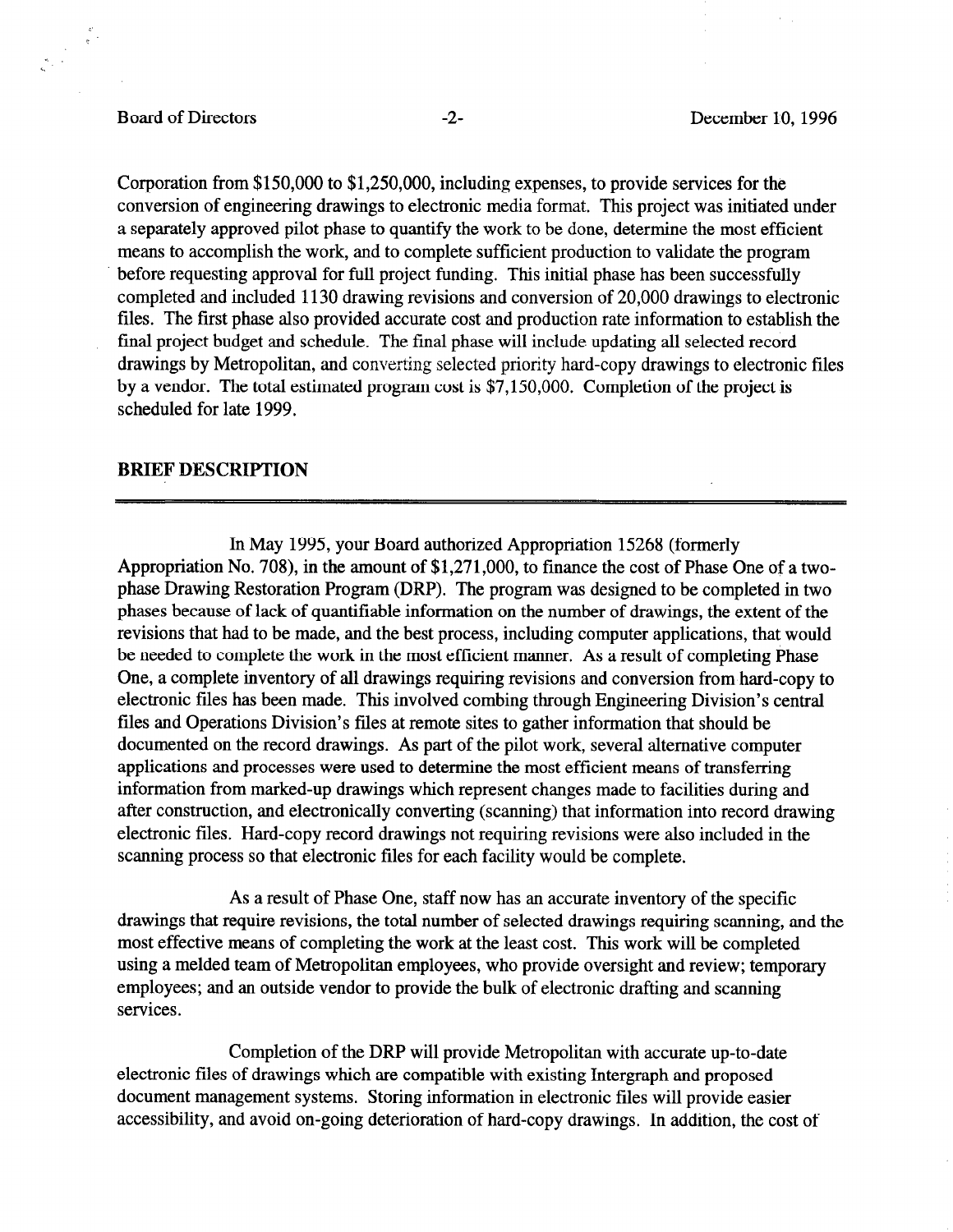#### Board of Directors -3- December 10, 1996

cataloging, retrieving, copying, storing and general drawing maintenance will be greatly reduced. The estimated cost of Phase Two is \$5,879,000 and the total estimated cost of the program is \$7,150,000. A breakdown of all Program costs is contained in the Financial Statement on Attachment A.

It is also proposed to amend Agreement No. 8297 as anticipated by RFP No. 187 with the CorDax Corporation to provide services for the conversion of Engineering and Operations Divisions' hard-copy record drawings into electronic format, and to provide technical support for establishing electronic drawing files, in an amount not to exceed \$1,250,000, including expenses. The vendor was selected through the Request for Proposal process (RFP No. 187 dated December 1995), from which there were five respondents. The RFP anticipated the services being extended for a term of one year, with the option to renew for a period of 12 months on a year-to-year basis. The CorDax Corporation was selected on the basis of understanding the requirements of the RFP and experience with the type of work requested. The consultant's fee schedule is contained in Attachment B.

| <b>Contract Type</b><br><b>New</b><br>Amended |                                                                               | Funding<br>⊠<br>Capital-Appropriation No. 15268<br>O & M |                                                                                                         | <b>Type of Competition</b><br>⊠<br>Competitive Bidding<br><b>RFP</b> No. 187<br><b>Negotiated Contract</b> |                                                                                              |
|-----------------------------------------------|-------------------------------------------------------------------------------|----------------------------------------------------------|---------------------------------------------------------------------------------------------------------|------------------------------------------------------------------------------------------------------------|----------------------------------------------------------------------------------------------|
| Σ                                             | <b>Contract Form</b><br>Lease<br><b>Professional Services</b><br>Construction | ⊠<br>区                                                   | <b>Budget Status</b><br>FY 96/97 Amount \$1,674,300<br>Out-Year Amount \$4,517,800<br>Non-Budget Amount | R                                                                                                          | Sole Source<br>Contract Type<br><b>Fixed Price</b><br><b>Cost Plus</b><br>Time and Materials |

## PURPOSE/BACKGROUND

Record drawings are the official, conclusive record of the original construction and subsequent changes and modifications of all Metropolitan's facilities. There are an estimated 200,000 original Engineering record drawings stored on hard-copy format. Whenever it is necessary to view or modify hard-copy drawings not on electronic files, they must be manually retrieved, modified, checked and returned to storage at considerable cost. In addition, appurtenances have been added and removed from Metropolitan facilities that are documented on drawing files at affected sites but are not shown on the original record drawings maintained within Engineering Records. This can result in Engineering staff inadvertently designing new structures or appurtenances that are not compatible with existing facilities at unnecessary additional costs and schedule delays to a project. Also, events such as the Northridge earthquake have demonstrated the importance of having up-to-date record drawings readily available for emergency repairs and plant modifications necessary to stay on-line during critical periods. Accurate record drawings are essential to planning and designing facility modifications, and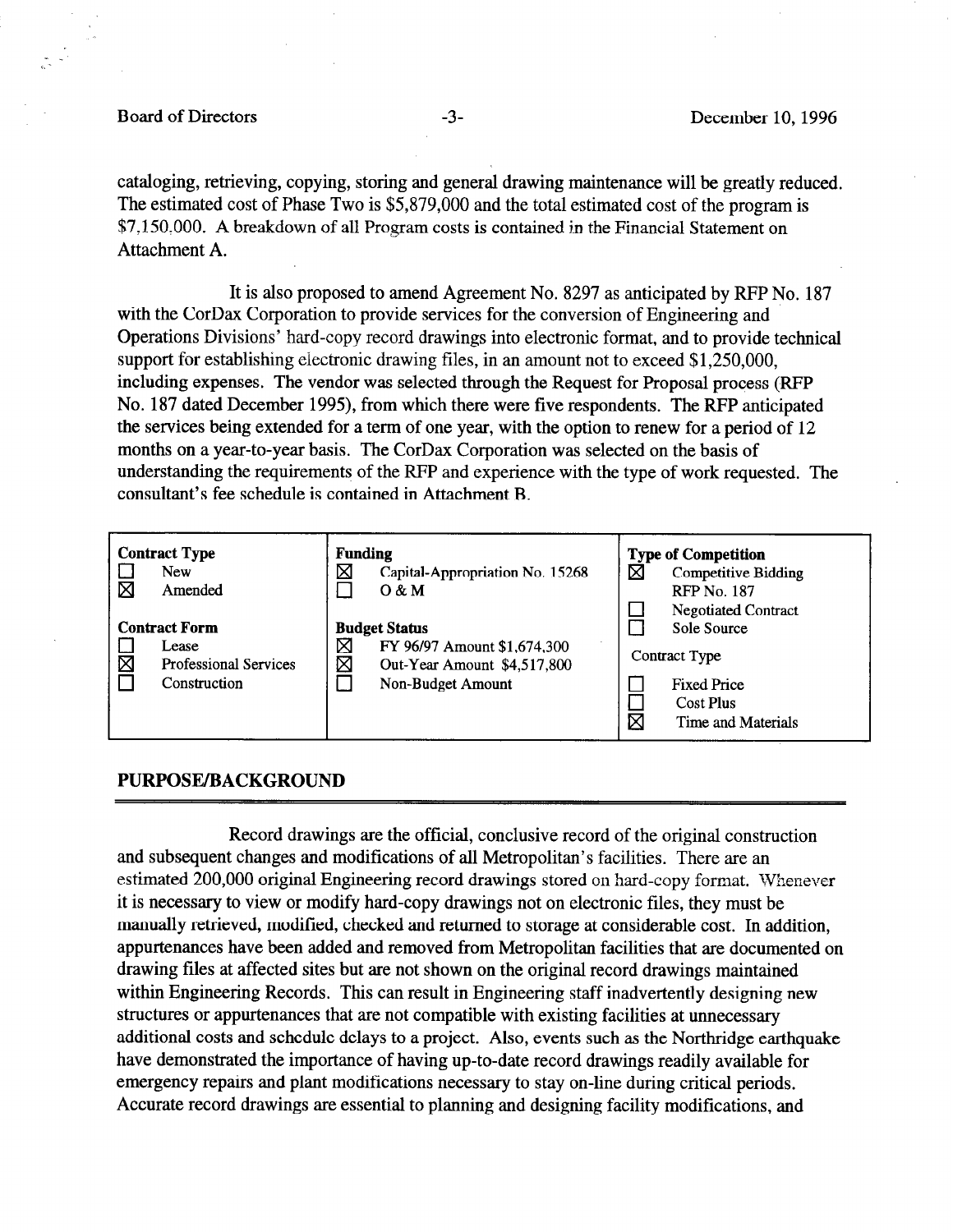Board of Directors -4- December 10, 1996

 $\begin{pmatrix} 0 & 0 \\ 0 & 0 \\ 0 & 0 \end{pmatrix}$ 

providing information to construction crews and plant personnel in locating utilities, and other critical installations and equipment.

Phase Two will consist of scanning 100,000 engineering hard-copy record drawings into electronic media format, and electronically updating 6,200 drawings that have revisions not shown on the original record drawings. The remaining drawings will not be converted to electronic format at this time due to their lesser importance to the functionality of a facility. Phase Two will be completed in late 1999.

## ALTERNATIVES TO PROPOSED ACTION

The alternative to the proposed action would be to continue manually revising, storing, and maintaining hard-copy drawings not on electronic files and at their current level of accuracy. This procedure will impose higher costs, and risk of exceeding project budgets and schedules than experienced with up-to-date electronic drawing files.

## ACTION AND MILESTONES

Phase One pilot project for the DRP was complete in late 1996, which converted approximately 20,000 existing original Engineering hard-copy record drawings to electronic format. Phase Two will complete the conversion of 100,000 selected drawings and is scheduled to commence in early 1997 and continue through the year 1999.

#### MBE/WBE

Under the terms of the RPP, Metropolitan did not specify Minority-owned and Women-owned Business Enterprise (MBE/WBE) participation goals due to the specialized nature of the work requested, although the Respondents were encouraged to do business with MBE/WBE firms, however the CorDax Corporation is a certified minority fully-owned firm.

#### CEQA COMPLIANCEJENVIRONMENTAL DOCUMENTATION

The proposed project is exempt from the California Environmental Quality Act because it does not involve activities effecting environmentally sensitive assets.

DWC/bm:rev7  $(708blt5.doc)$ Attachment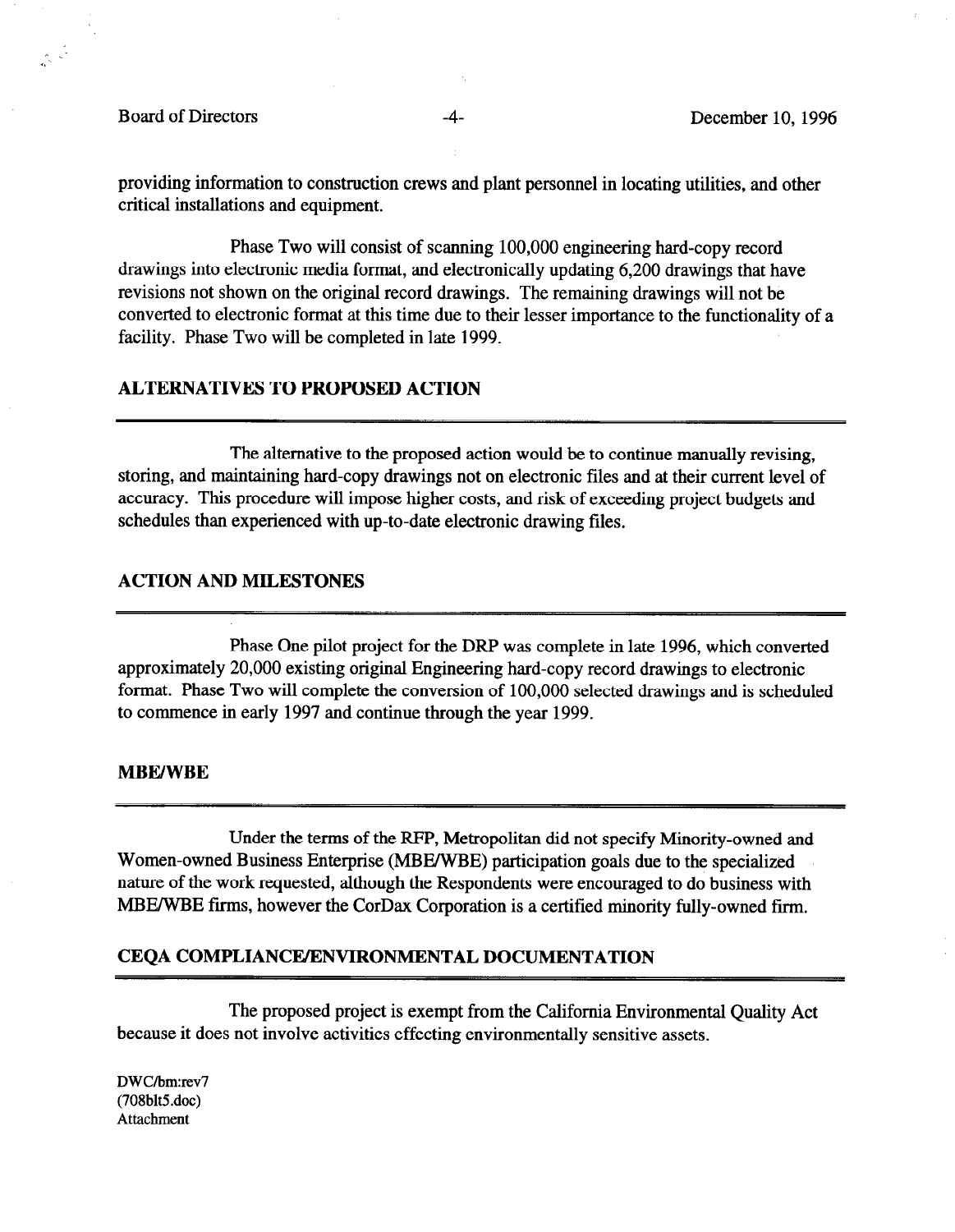## REVISED ATTACHMENT A TO 8-6  $(01/06/97)$

 $^{\prime}$  . [

#### FINANCIAL STATEMENT

## (FY 1996/97 Capital Program No. 6-7080-61)

The total estimated cost breakdown for the initial funding and Authorization No. 1 for Appropriation No. 15268 is as follows:

|                                                                                                                                                    | <b>Initial</b><br><b>Funding</b>                         | <b>Authorization</b><br><b>No. 1</b>                              |
|----------------------------------------------------------------------------------------------------------------------------------------------------|----------------------------------------------------------|-------------------------------------------------------------------|
| Labor:<br><b>Engineering and Technical Support</b><br><b>Project Management</b>                                                                    | \$<br>747,000<br>0                                       | \$<br>3,130,000<br><u>70,000</u>                                  |
| <b>Labor Subtotal</b>                                                                                                                              | \$<br>747,000                                            | 3,200,000<br>\$                                                   |
| <b>Incidental Expenses</b><br>Professional/Technical<br><b>Administrative Overhead</b><br>Contingency                                              | \$<br>15,000<br>$\mathbf 0$<br>328,000<br><u>181,000</u> | \$<br>100,000<br>1,250,000<br>1,765,000<br>835,000                |
| <b>Program Total</b>                                                                                                                               | \$1,271,000                                              | \$<br><u>7.150,000</u>                                            |
| Projected Expenditure of Funds:<br>Through Fiscal Year 1996/97<br>Fiscal Year 1997/98<br>Fiscal Year 1998/99<br>Fiscal Year 1999/00<br>Contingency |                                                          | \$<br>1,465,000<br>1,725,000<br>1,900,000<br>1,225,000<br>835,000 |
| <b>Total</b>                                                                                                                                       |                                                          | 7.150.000<br>\$                                                   |
| Source of Funds:<br>Pay-As-You-Go Fund                                                                                                             |                                                          |                                                                   |
| Capital Program Estimate For FY 1996/97                                                                                                            |                                                          | \$<br>7,300,000                                                   |

Class: Three--Program is not directly affecting the delivery of water but demonstrates potential of economic savings that over-time will outweigh program costs, through reduced operations and maintenance, engineering, overhead and labor costs, and risk avoidance.